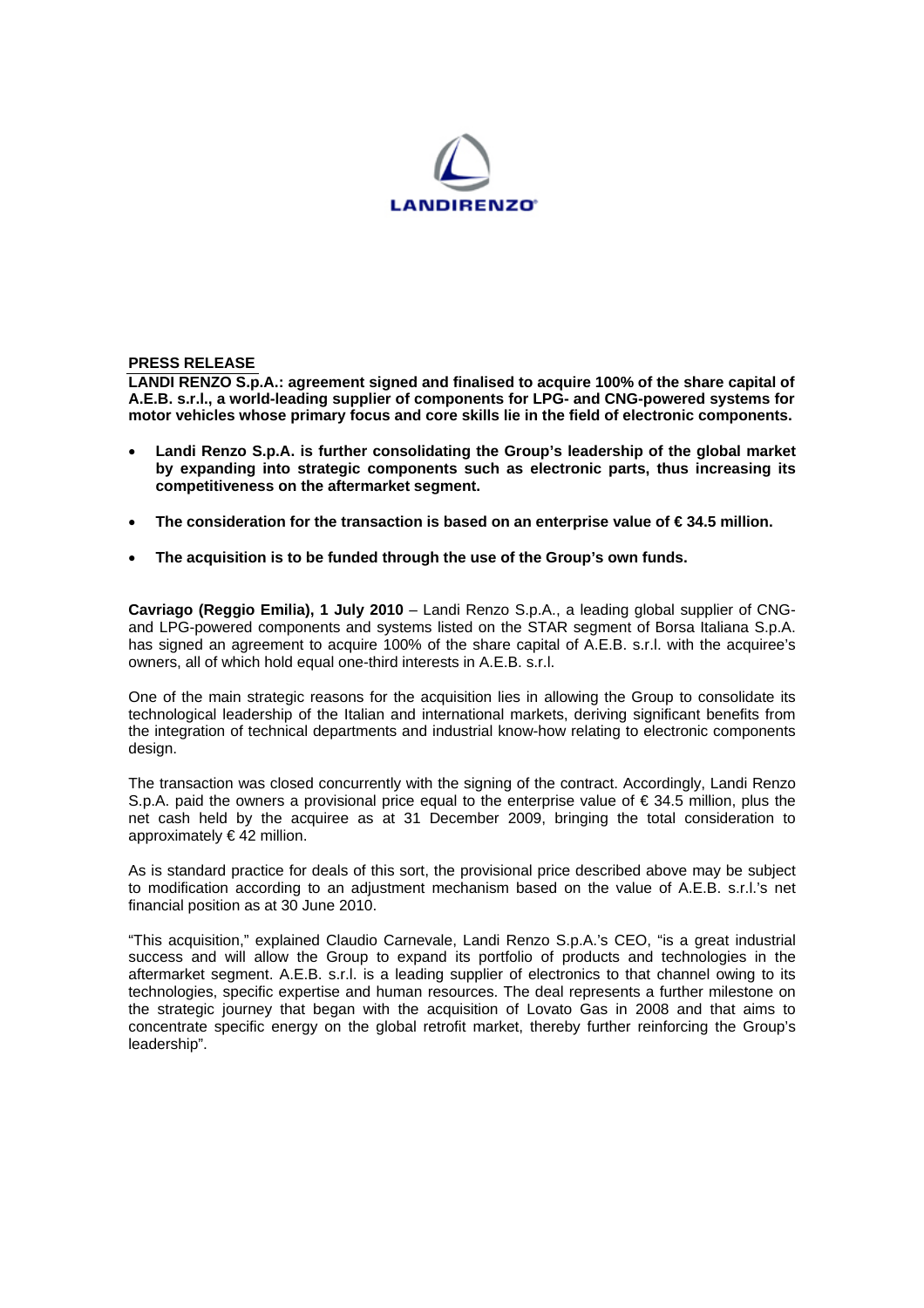

"The transaction," Carnevale continued, "is specifically justified not only in terms of the business opportunities, but also from a financial perspective: the company has a solid balance sheet and an excellent capacity to generate cash and profit".

Founded in 1984, A.E.B. s.r.l. is a world leader in the design and manufacture of a full range of electronic devices for the conversion of vehicles to LPG or CNG.

In 1999, the company also branched into the fields of professional speakers, robotics and aquarium control technology.

A.E.B. s.r.l. Alternative Fuel Electronics' products are now distributed, directly or indirectly, in over 40 countries on the five continents.

As at 31 December 2009, the total assets on the company's balance sheet amounted to  $\epsilon$  37.1 million and its equity to € 31.1 million. A.E.B. s.r.l. generated € 27.6 million in revenue in 2009. During the same period, EBITDA amounted to  $\epsilon$  0.4 million and the company reported a net loss of € 1.2 million.

Landi Renzo S.p.A. will be drawing on its own funds to finance the deal.

One of the sellers, Girefin S.p.A., through a trust administered by Fiduciaria Emiliana S.p.A., may be considered a related party inasmuch as Girefin S.p.A. holds a 54.67% interest in Landi Renzo S.p.A. and a 33.3% interest in A.E.B. s.r.l.

The acquisition is considered a "non-material transaction" within the meaning of Article 70 of the Rules for Issuers. Accordingly, preparation of a prospectus is not required. In addition, the transaction is also considered "non-material" within the meaning of Article 71-*bis* of the Rules for Issuers, inasmuch as the requirements of that Article have not been met.

However, since the deal does represent a related-party transaction, Landi Renzo S.p.A. has taken some precautionary measures. Specifically, it has requested and obtained a prior opinion from its Internal Control Committee. In addition, the independent directors indicated that it would be appropriate for Landi Renzo S.p.A. and its board of directors to draw upon the contribution of an independent expert in preparing a technical estimate of the enterprise value of A.E.B. s.r.l. in support of the determination of consideration for the transaction. Furthermore, technical due diligence was conducted regarding A.E.B. s.r.l., as also indicated by the independent directors. In this respect, in assessing the transaction, the board of directors of Landi Renzo S.p.A. employed the conclusions prepared by a leading financial institution, Mediobanca - Banca di Credito Finanziario S.p.A., in determining the enterprise value of A.E.B. s.r.l. and also secured the services of a qualified university professor, Stefano Carabelli, who conducted technical due diligence